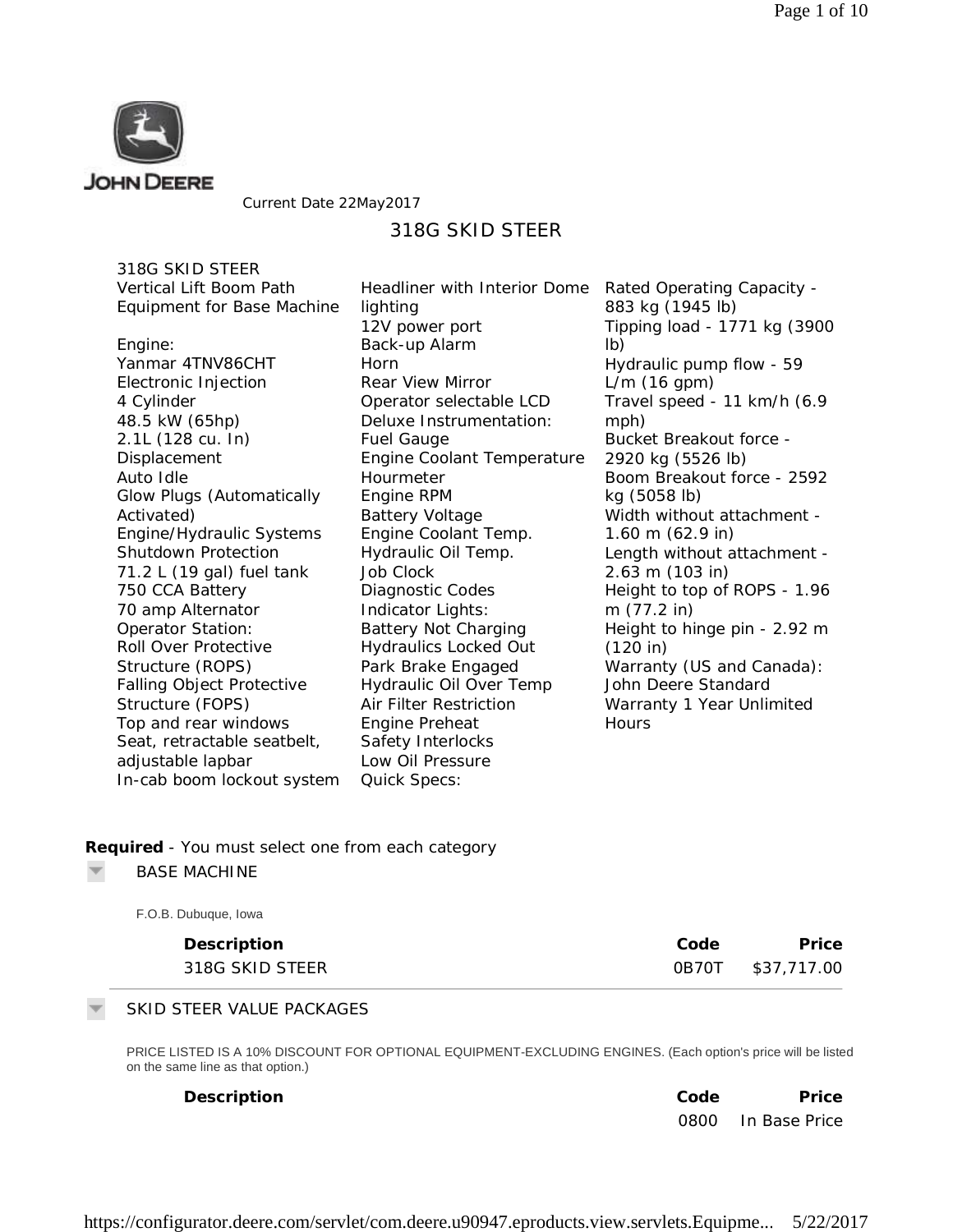# Standard Skid Steer

Note: Includes standard equipment.

| Rental Package with Foot Controls                                                                                                                                                                                                                                                                                                                                                                                                                                                                                                                                                                                                                                                    |                                                                                        | 0875 | (\$318.00)   |
|--------------------------------------------------------------------------------------------------------------------------------------------------------------------------------------------------------------------------------------------------------------------------------------------------------------------------------------------------------------------------------------------------------------------------------------------------------------------------------------------------------------------------------------------------------------------------------------------------------------------------------------------------------------------------------------|----------------------------------------------------------------------------------------|------|--------------|
| Package Includes:<br>Foot Controls (0900)<br>Single-Speed (1025)<br>Engine - Turbocharged (1301)<br>English Operator's Manual & Decals (1501)<br>10x16.5 Brawler Treaded SolidFlex (2400)<br>Standard Hydraulics (3000)<br>2-Inch Seat Belt (4000)<br>Manual Quik-Tatch (5000)<br>Canopy - ROPS / FOPS (5200)<br>Seat (Vinyl) (6000).                                                                                                                                                                                                                                                                                                                                                |                                                                                        |      |              |
| Utility Package with E-H (ISO Pattern) Joysticks                                                                                                                                                                                                                                                                                                                                                                                                                                                                                                                                                                                                                                     |                                                                                        | 0880 | (\$1,023.00) |
| Package Includes:<br>E-H (ISO) Joystick Controls (0950)<br>Two-Speed (1050)<br>Engine - Turbocharged (1301)<br>English Operator's Manual & Decals (1501)<br>10x16.5 10PR Galaxy Hulk (2430)<br>Standard Hydraulics, Hydraulic Self-Leveling Up and Ride Control (3004)<br>2-Inch Seat Belt (4000)<br>Power Quik-Tatch (5001)<br>Canopy - ROPS / FOPS (5200)<br>Vinyl, Air-Ride Seat (6003)<br>Keyless Start (Sealed Switch Module) (8395)<br>Deluxe Lighting Package (8515).                                                                                                                                                                                                         |                                                                                        |      |              |
| Pattern Switchable) with Performance Package                                                                                                                                                                                                                                                                                                                                                                                                                                                                                                                                                                                                                                         | Cab with Air Conditioning, Heat / Defrost & E-H (ISO or H                              | 0885 | (\$1,640.00) |
| Package Includes:<br>E-H (ISO or H-Pattern Switchable) with Performance Package (0985)<br>Two-Speed (1050)<br>Engine - Turbocharged (1301)<br>English Operator's Manual & Decals (1501)<br>10x16.5 10PR Galaxy Hulk (2430)<br>Standard Hydraulics, Hydraulic Self-Leveling Up and Ride Control (3004)<br>3-Inch Seat Belt with Shoulder Harness (4003)<br>Power Quik-Tatch (5001)<br>Cab Enclosure with Air Conditioning, Heat and Defrost (5204)<br>Air Suspension Seat (Cloth with Heat) (6006)<br>Chrome Exhaust (8225)<br>Radio, AM/FM with Aux Input (8340)<br>Foot Rest with Floormat (8380)<br>Keyless Start (Sealed Switch Module) (8395)<br>Deluxe Lighting Package (8515). |                                                                                        |      |              |
| <b>ENGINE</b>                                                                                                                                                                                                                                                                                                                                                                                                                                                                                                                                                                                                                                                                        |                                                                                        |      |              |
| Description                                                                                                                                                                                                                                                                                                                                                                                                                                                                                                                                                                                                                                                                          |                                                                                        | Code | Price        |
| Engine - Turbocharged                                                                                                                                                                                                                                                                                                                                                                                                                                                                                                                                                                                                                                                                |                                                                                        | 1301 | \$1,304.00   |
|                                                                                                                                                                                                                                                                                                                                                                                                                                                                                                                                                                                                                                                                                      | Option for the United States, Canada, or regions that use ultra low sulfur fuels. This |      |              |

engine is certified to FT4 EPA emission standards.

Yanmar 4TNV86CT 2.0L 4 Cylinder Turbo-Charged 65 Gross hp (48.5 kW) 61 Net hp (45.6 kW).

 $\overline{\nabla}$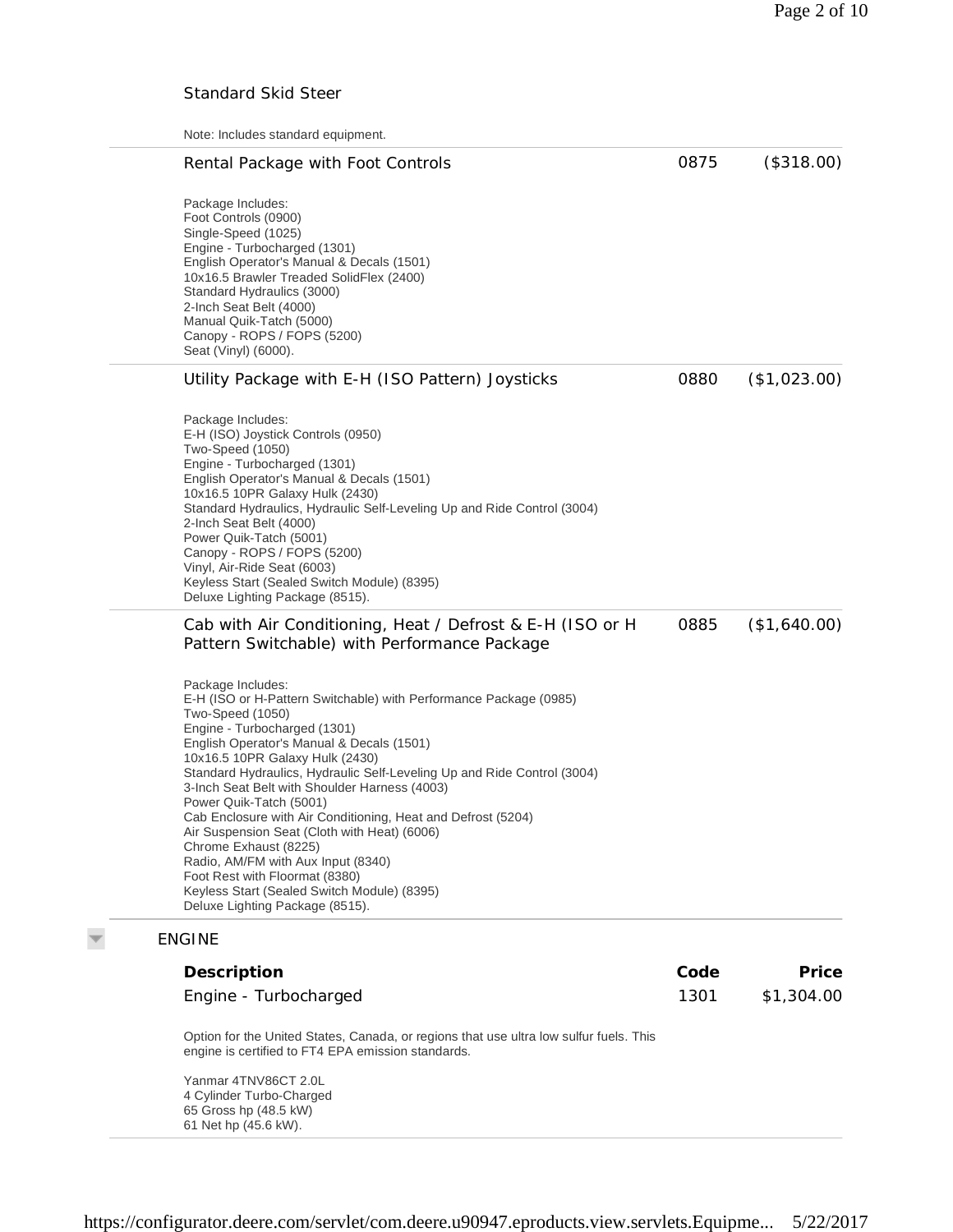#### OPERATOR STATION

 $\overline{\nabla}$ 

| Description                                                                                                                                                                            | Code | Price         |
|----------------------------------------------------------------------------------------------------------------------------------------------------------------------------------------|------|---------------|
| Canopy - ROPS / FOPS                                                                                                                                                                   | 5200 | In Base Price |
| Cab Enclosure with Heat and Defrost                                                                                                                                                    | 5202 | \$2,916.00    |
| Cab Enclosure with Air-Conditioning, Heat and Defrost                                                                                                                                  | 5204 | \$4,473.00    |
| Glass Front Door w/ Wiper and Glass Slide Windows. Requires 2-inch Seat Belt<br>with Shoulder Harness (4001) or 3-inch Seat Belt with Shoulder Harness (4003).                         |      |               |
| <b>SEAT</b>                                                                                                                                                                            |      |               |
| Description                                                                                                                                                                            | Code | Price         |
| Seat (Vinyl)                                                                                                                                                                           | 6000 | (\$417.00)    |
| Mechanical Suspension Seat (Vinyl)                                                                                                                                                     | 6001 | In Base Price |
| Air Suspension Seat (Cloth with Heat)                                                                                                                                                  | 6006 | \$625.00      |
| For use with Cab 5204.                                                                                                                                                                 |      |               |
| Vinyl, Air-Ride Seat                                                                                                                                                                   | 6003 | \$452.00      |
| <b>SEAT BELTS</b>                                                                                                                                                                      |      |               |
| Description                                                                                                                                                                            | Code | Price         |
| 2-Inch Seat Belt                                                                                                                                                                       | 4000 | In Base Price |
| For use with Canopy - ROPS / FOPS (5200).                                                                                                                                              |      |               |
| 2-Inch Seat Belt with Shoulder Harness                                                                                                                                                 | 4001 | \$212.00      |
| 3-Inch Seat Belt with Shoulder Harness                                                                                                                                                 | 4003 | \$379.00      |
| <b>CONTROLS</b>                                                                                                                                                                        |      |               |
| Description                                                                                                                                                                            | Code | Price         |
| Foot Controls                                                                                                                                                                          | 0900 | In Base Price |
| Hands Only Controls                                                                                                                                                                    | 0925 | \$796.00      |
| E-H (ISO Pattern) Joystick Controls                                                                                                                                                    | 0950 | \$2,565.00    |
| E-H (ISO or H Pattern Switchable) with Performance<br>Package                                                                                                                          | 0985 | \$3,067.00    |
| Includes:<br>Selectable Propel Aggressiveness Settings (Production, Utility, Precision modes)<br>Creeper Mode<br>Boom and Bucket Speed Settings (Production, Utility, Precision modes) |      |               |
| Code 8395 Keyless Start (Sealed Switch Module) is required.                                                                                                                            |      |               |
| Includes Switchable Accelerator/Decelerator with right side foot pedal when<br>operating in ISO or H-Pattern Joystick Control mode.                                                    |      |               |

# **TRANSMISSION**

 $\overline{\nabla}$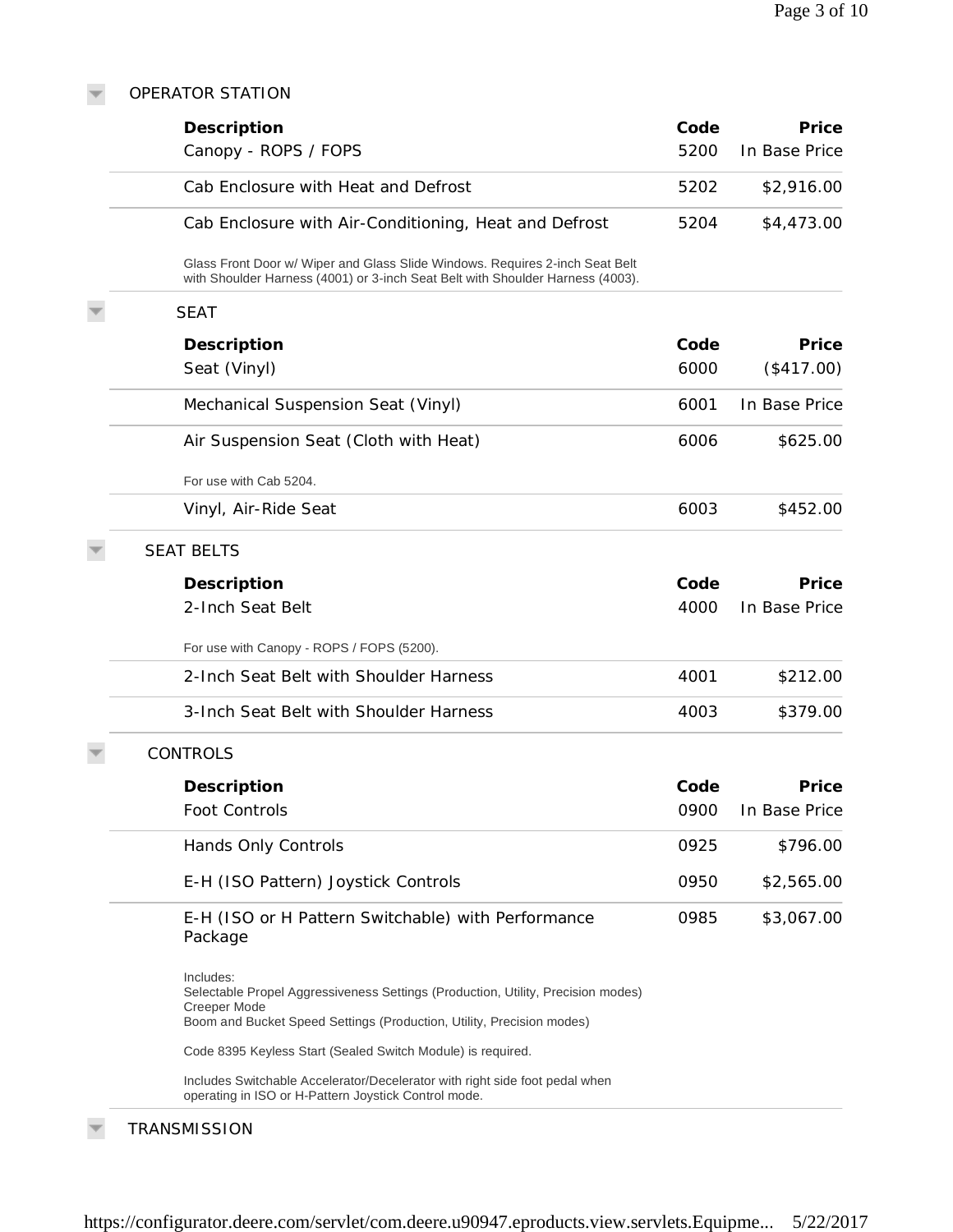| Description                                                                                                                                                           | Code | Price         |
|-----------------------------------------------------------------------------------------------------------------------------------------------------------------------|------|---------------|
| Single-Speed                                                                                                                                                          | 1025 | In Base Price |
| Two-Speed                                                                                                                                                             | 1050 | \$1,608.00    |
| <b>HYDRAULIC OPTIONS</b>                                                                                                                                              |      |               |
| Description                                                                                                                                                           | Code | Price         |
| <b>Standard Hydraulics</b>                                                                                                                                            | 3000 | In Base Price |
| Auxiliary Pump Flow = 16 gpm.                                                                                                                                         |      |               |
| Standard Hydraulics and Hydraulic Self-Leveling Up                                                                                                                    | 3001 | \$575.00      |
| Auxiliary Pump Flow = 16 gpm.                                                                                                                                         |      |               |
| Standard Hydraulics, Hydraulic Self-Leveling Up and Ride<br>Control                                                                                                   | 3004 | \$1,250.00    |
| Auxiliary Pump Flow = 16 gpm.                                                                                                                                         |      |               |
| <b>QUIK-TATCH</b>                                                                                                                                                     |      |               |
| Description                                                                                                                                                           | Code | Price         |
| Manual Quik-Tatch                                                                                                                                                     | 5000 | In Base Price |
| Power Quik-Tatch                                                                                                                                                      | 5001 | \$724.00      |
| <b>WHEELS AND TIRES</b>                                                                                                                                               |      |               |
| Description                                                                                                                                                           | Code | Price         |
| 10x16.5 8 PR SKS Extra-Wall                                                                                                                                           | 2280 | \$1,321.00    |
| For use primarily in light duty or dirt applications.<br>Gives 62.9 in. Skid Steer width at narrow setting<br>Gives 69.3 in. Skid Steer width at wide setting.        |      |               |
| 10x16.5 10 PR Galaxy "Beefy Baby III" HD                                                                                                                              | 2040 | \$1.826.00    |
| For use primarily in medium duty applications.<br>Gives 62.5 in. Skid Steer width at narrow setting<br>Gives 68.9 in. Skid Steer width at wide setting.               |      |               |
| 10x16.5 10 PR Galaxy "Beefy Baby III" HD 60" Machine<br>Width                                                                                                         | 2041 | \$1,976.00    |
| For use primarily in medium duty applications.<br>Gives 60.0 in. Skid Steer width at narrow setting<br>Gives 71.4 in. Skid Steer width at wide setting.               |      |               |
| 10x16.5 10 PR Galaxy Hulk                                                                                                                                             | 2430 | \$2,031.00    |
| For use primarily in medium duty/hard surface applications.<br>Gives 62.8 in. Skid Steer width at narrow setting.<br>Gives 69.2 in. Skid Steer width at wide setting. |      |               |
| 10x16.5 Brawler Treaded SolidFlex                                                                                                                                     | 2400 | \$3,600.00    |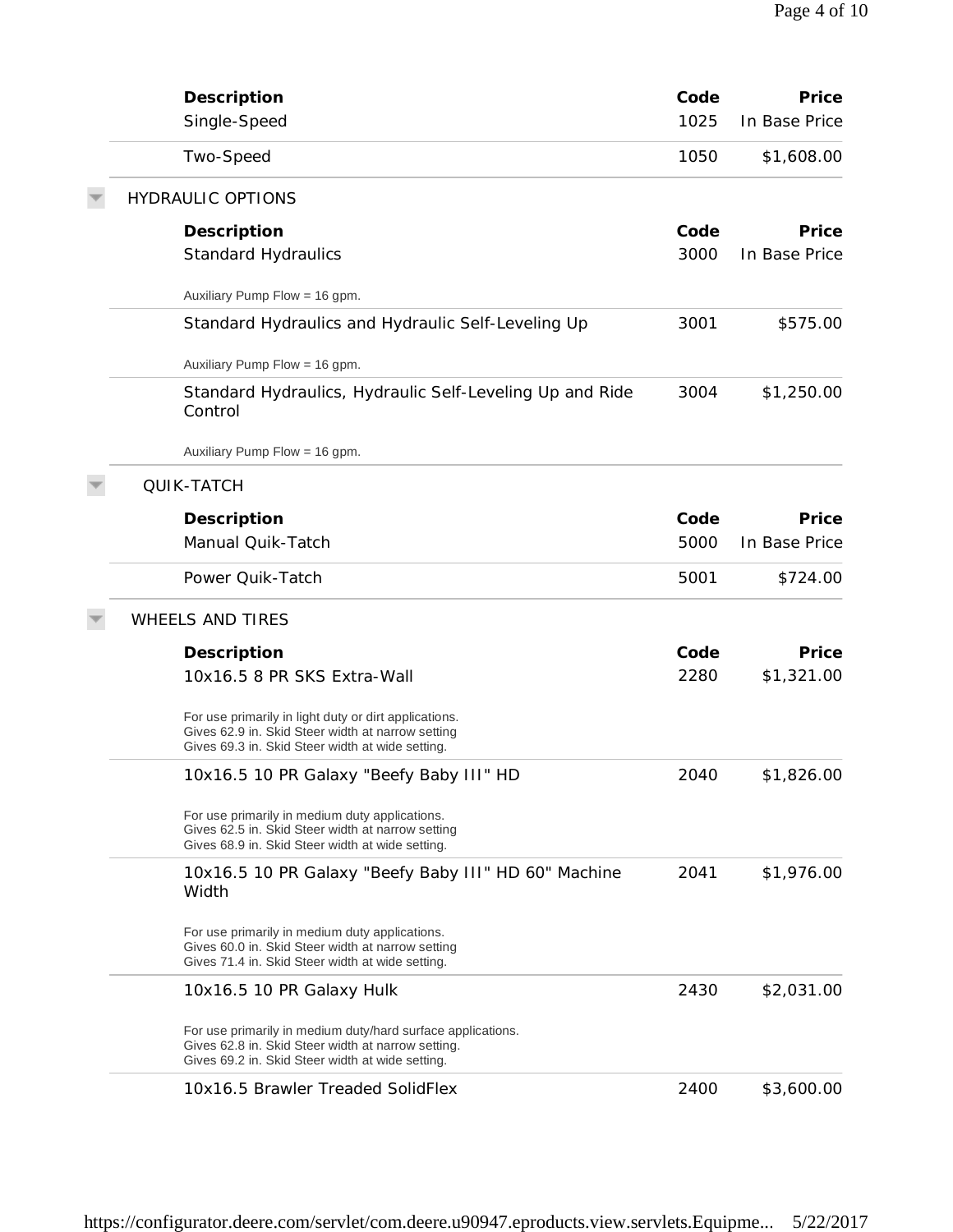For use primarily in severe duty applications. Gives 63.3 in. Skid Steer width at norrow setting Gives 67.4 in. Skid Steer width at wide setting Not Compatible with Tracks.

| <b>OPERATOR MANUAL &amp; DECALS</b>                                                                      |      |           |
|----------------------------------------------------------------------------------------------------------|------|-----------|
| Description                                                                                              | Code | Price     |
| English Operator's Manual & Decals                                                                       | 1501 | No Charge |
| For use with FT4 Engine.                                                                                 |      |           |
| English Operator's Manual & No Text Decals                                                               | 1503 | No Charge |
| Not for Canada<br>For use with IT4/Stage IIIB Engine.                                                    |      |           |
| Spanish Operator's Manual & Decals                                                                       | 1515 | No Charge |
| For use with FT4 Engine.                                                                                 |      |           |
| Spanish Operator's Manual & No Text Decals                                                               | 1516 | No Charge |
| Not for Canada.<br>For use with IT4/Stage IIIB Engine.                                                   |      |           |
| Optional - Select as desired                                                                             |      |           |
| KITS AND ACCESSORIES - FACTORY INSTALLED                                                                 |      |           |
| Description                                                                                              | Code | Price     |
| Battery, Heavy Duty, 925cca                                                                              | 8045 | \$55.00   |
| NOTE: Not for use with Cold Start Package (8050).                                                        |      |           |
| Cold Start Package                                                                                       | 8050 | \$303.00  |
| Includes Heavy Duty 925cca Battery, Hydraulic Bypass, and Block Heater. (110                             |      |           |
| volt)<br>Includes Hydrau XR Cold Start Oil for Hydraulics.                                               |      |           |
| Chrome Exhaust                                                                                           | 8225 | \$75.00   |
| Rear Counterweight, 2 100LBS                                                                             | 8131 | \$375.00  |
| Radio, AM/FM with Aux Input                                                                              | 8340 | \$540.00  |
| For use with enclosed cab only: codes 5204 & 5205.                                                       |      |           |
| Foot Rest with Floormat                                                                                  | 8380 | \$144.00  |
| For use with E-H (ISO Pattern) Joystick Controls (0950), or E-H (H Pattern)<br>Joystick Controls (0975). |      |           |
| Keyless Start (Sealed Switch Module)                                                                     | 8395 | \$399.00  |
| Includes: programmable machine security code system.                                                     |      |           |
| E-H Attachment Performance Package                                                                       | 8400 | \$296.00  |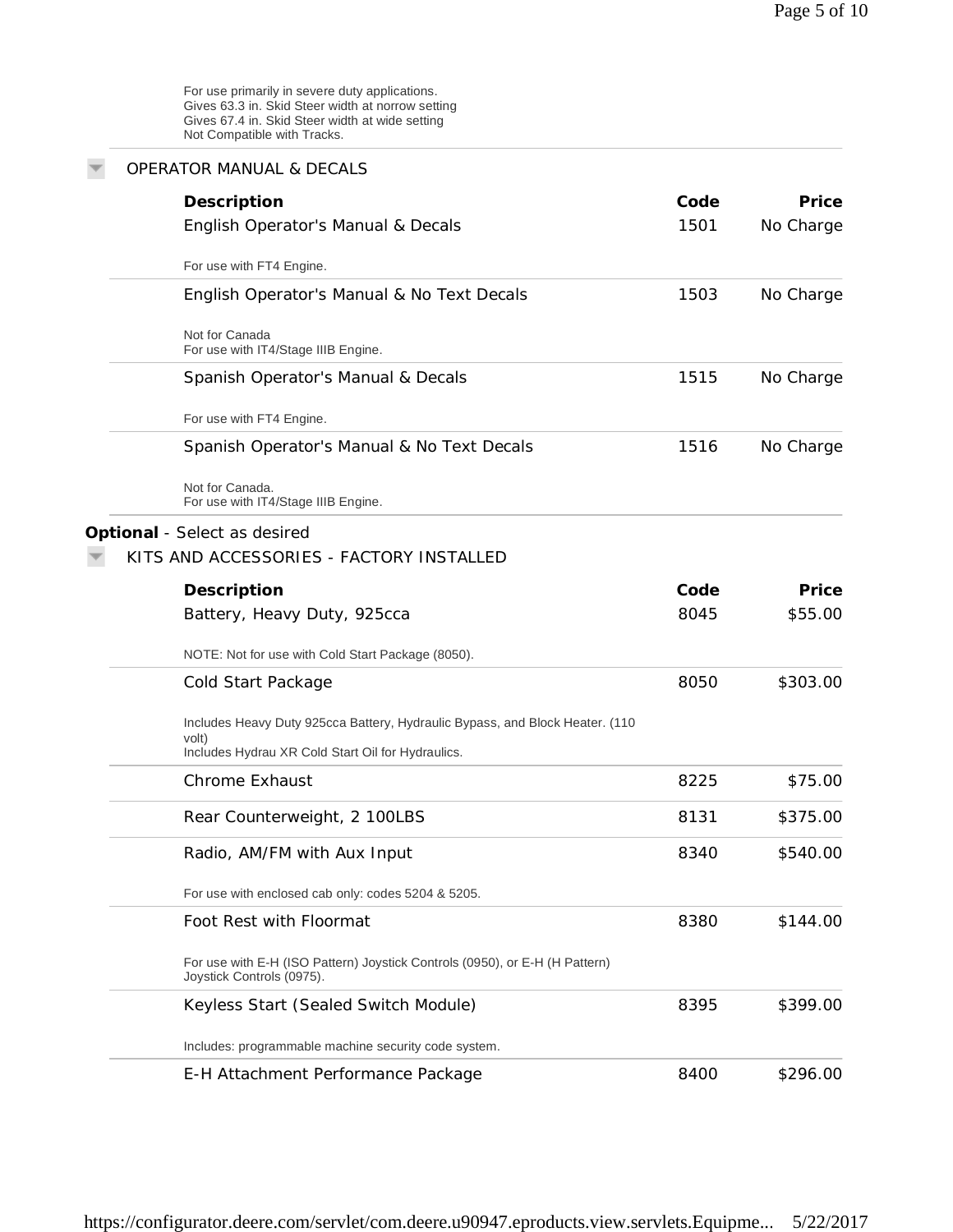| Replaces standard auxiliary couplers with connect under pressure couplers.<br>Includes 3 pin and 14 pin attachment control electrical harness.<br>Fully populated Joysticks with 4th function auxiliary control. |      |            |
|------------------------------------------------------------------------------------------------------------------------------------------------------------------------------------------------------------------|------|------------|
| <b>Connect Under Pressure</b>                                                                                                                                                                                    | 8410 | \$343.00   |
| Replaces existing Standard Auxiliary Coupler with Connect Under Pressure block.                                                                                                                                  |      |            |
| Deluxe Lighting Package                                                                                                                                                                                          | 8515 | \$900.00   |
| Includes 2 additional side lights and LED light bulbs for all exterior machine lights.                                                                                                                           |      |            |
| <b>BUCKETS:</b>                                                                                                                                                                                                  |      |            |
| See Attachments for Multi-Purpose Buckets                                                                                                                                                                        |      |            |
| Description                                                                                                                                                                                                      | Code | Price      |
| 66 in. Construction Bucket (16.2 cu. ft.)                                                                                                                                                                        | 9031 | \$997.00   |
| 66 in. Construction Bucket (16.2 cu. ft.) with Edge                                                                                                                                                              | 9032 | \$1,139.00 |
| 66 in. Dirt Bucket (14.5 cu. ft.)                                                                                                                                                                                | 9033 | \$870.00   |
| 66 in. Dirt Bucket (14.5 cu. ft.) with Edge                                                                                                                                                                      | 9034 | \$1,082.00 |
| 66 in. Dirt Bucket (14.5 cu. ft.) with Teeth                                                                                                                                                                     | 9035 | \$1,048.00 |
| 66 in. Tooth Bucket (16.2 cu. ft.)                                                                                                                                                                               | 9200 | \$1,099.00 |
| 66 in. Utility Bucket (20.6 cu. ft.)                                                                                                                                                                             | 9310 | \$963.00   |
| 66 in. Utility Bucket (20.6 cu. ft.) with Edge                                                                                                                                                                   | 9311 | \$1,128.00 |
| 72 in. Construction Bucket (17.8 cu. ft.)                                                                                                                                                                        | 9040 | \$1,030.00 |
| 72 in. Construction Bucket (17.8 cu. ft.) with Edge                                                                                                                                                              | 9041 | \$1,231.00 |
| 72 in. Tooth Bucket (17.8 cu. ft.)                                                                                                                                                                               | 9210 | \$1,231.00 |
| 72 in. Utility Bucket (22.6 cu. ft.)                                                                                                                                                                             | 9320 | \$1,065.00 |
| 72 in. Utility Bucket (22.6 cu. ft.) with Edge                                                                                                                                                                   | 9321 | \$1,252.00 |
| 76 in. HD Construction Bucket (18.5 cu. ft.)                                                                                                                                                                     | 9045 | \$1,096.00 |
| 76 in. HD Construction Bucket (18.5 cu. ft.) with Edge                                                                                                                                                           | 9046 | \$1,319.00 |
| 76 in. HD Tooth Bucket (18.5 cu. ft.)                                                                                                                                                                            | 9215 | \$1,322.00 |
| 60 in. Dirt Bucket (14.3 cu. Ft)                                                                                                                                                                                 | 9020 | \$801.00   |
| 60 in. Dirt Bucket (14.3 cu. Ft) with Edge                                                                                                                                                                       | 9021 | \$992.00   |
| 60 in. Dirt Bucket (14.3 cu. Ft) with Teeth                                                                                                                                                                      | 9190 | \$1,060.00 |
| 60 in. Grading Heel Bucket (14.3 cu. Ft)                                                                                                                                                                         | 9025 | \$855.00   |
| 60 in. Grading Heel Bucket (14.3 cu. Ft) with Teeth                                                                                                                                                              | 9027 | \$1,025.00 |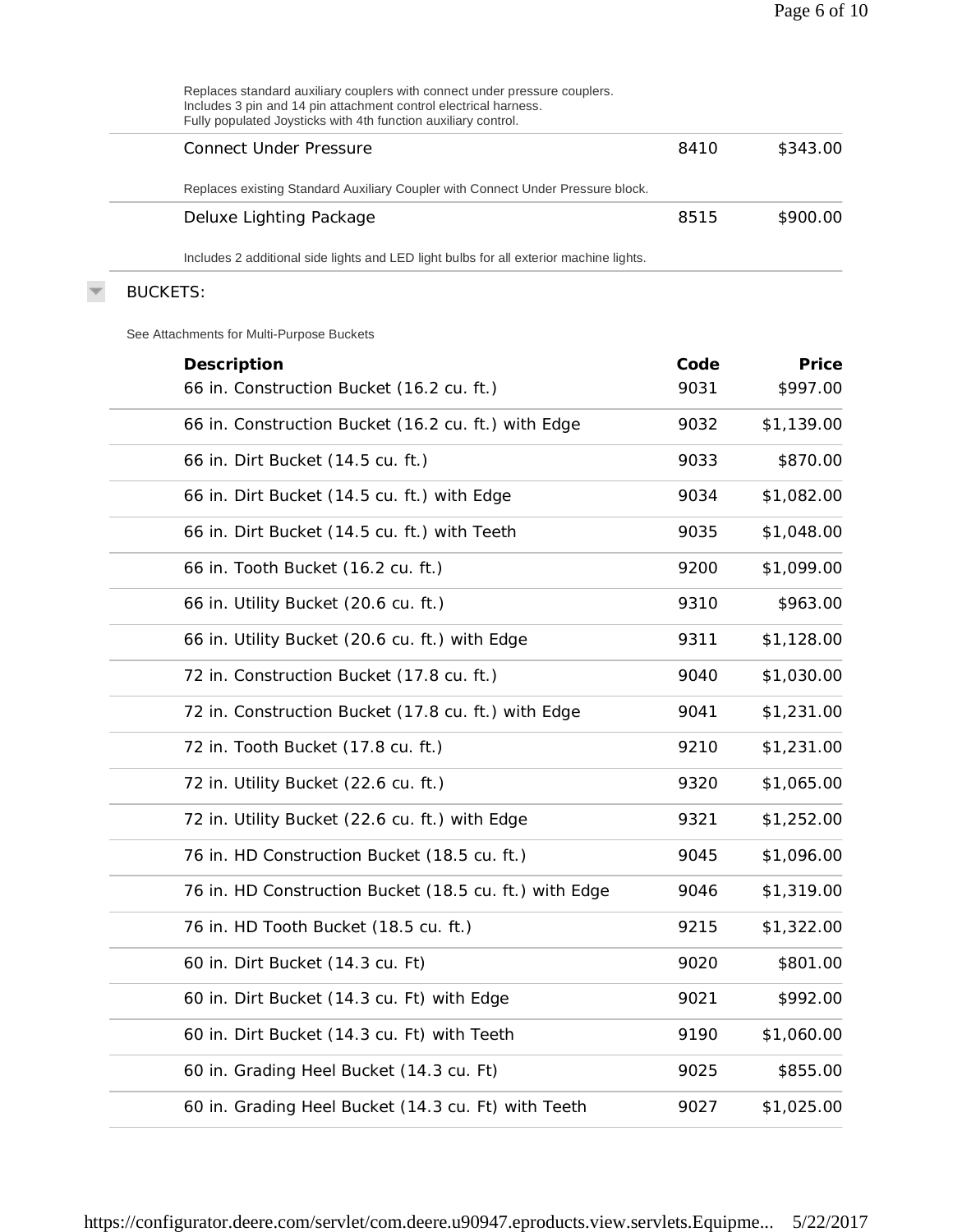| 66 in. Grading Heel Bucket (14.3 cu. Ft)                                                                                                                                        | 9028     | \$970.00   |
|---------------------------------------------------------------------------------------------------------------------------------------------------------------------------------|----------|------------|
| 66 in. Grading Heel Bucket (14.3 cu. Ft) with Teeth                                                                                                                             | 9030     | \$1,170.00 |
| <b>EXPORT CODES</b>                                                                                                                                                             |          |            |
| Description<br>Code                                                                                                                                                             |          | Price      |
| SPECIAL EQUIPMENT - ORDER AS DESIRED                                                                                                                                            |          |            |
| Description                                                                                                                                                                     | Code     | Price      |
| <b>Rust Preventative</b>                                                                                                                                                        | 9909     | \$160.00   |
| Coating protects exposed unpainted surfaces from road salt during shipment.<br>Applied at PSL.<br>Not for use with export shipments as export pricing includes rust prevention. |          |            |
| DEALER-INSTALLED KITS                                                                                                                                                           |          |            |
| Description                                                                                                                                                                     | Code     | Price      |
| Buckets:                                                                                                                                                                        |          |            |
| 60 in. Dirt Bucket (14.3 cu. ft.)                                                                                                                                               | AT331803 | \$813.00   |
| 60 in. Dirt Bucket (14.3 cu. ft.) with Edge                                                                                                                                     | AT333697 | \$1,007.00 |
| 60 in. Dirt Bucket (14.3 cu. ft.) with Teeth                                                                                                                                    | AT336694 | \$1,076.00 |
| 60 in. Grading Heel Bucket (14.0 cu. ft.)                                                                                                                                       | AT419835 | \$855.00   |
| 60 in. Grading Heel Bucket (14.0 cu. ft.) with Teeth                                                                                                                            | AT441038 | \$1,025.00 |
| 66 in. Construction Bucket (16.2 cu. ft.)                                                                                                                                       | KV11630  | \$997.00   |
| 66 in. Construction Bucket (16.2 cu. ft.) with Edge                                                                                                                             | KV24751  | \$1,139.00 |
| 66 in. Dirt Bucket (14.5 cu. ft.)                                                                                                                                               | AT354876 | \$870.00   |
| 66 in. Dirt Bucket (14.5 cu. ft.) with Edge                                                                                                                                     | AT354874 | \$1,082.00 |
| 66 in. Dirt Bucket (14.5 cu. ft.) with Teeth                                                                                                                                    | AT354880 | \$1,048.00 |
| 66 in. Foundry Bucket (14.6 cu. ft.)                                                                                                                                            | KV11636  | \$889.00   |
| 66 in. Grading Heel Bucket (15.4 cu. ft.)                                                                                                                                       | AT440989 | \$970.00   |
| 66 in. Grading Heel Bucket (15.4 cu. ft.) with Teeth                                                                                                                            | AT441048 | \$1,170.00 |
| 66 in. Tooth Bucket (16.2 cu. ft.)                                                                                                                                              | KV12311  | \$1,099.00 |
| 66 in. Utility Bucket (20.6 cu. ft.)                                                                                                                                            | KV22801  | \$963.00   |
| 66 in. Utility Bucket (20.6 cu. ft.) with Edge                                                                                                                                  | KV24755  | \$1,128.00 |
| 72 in. Construction Bucket (17.8 cu. ft.)                                                                                                                                       | AT319177 | \$1,030.00 |
| 72 in. Construction Bucket (17.8 cu. ft.) with Edge                                                                                                                             | AT322309 | \$1,231.00 |
| 72 in. Foundry Bucket (16.0 cu. ft.)                                                                                                                                            | KV11637  | \$956.00   |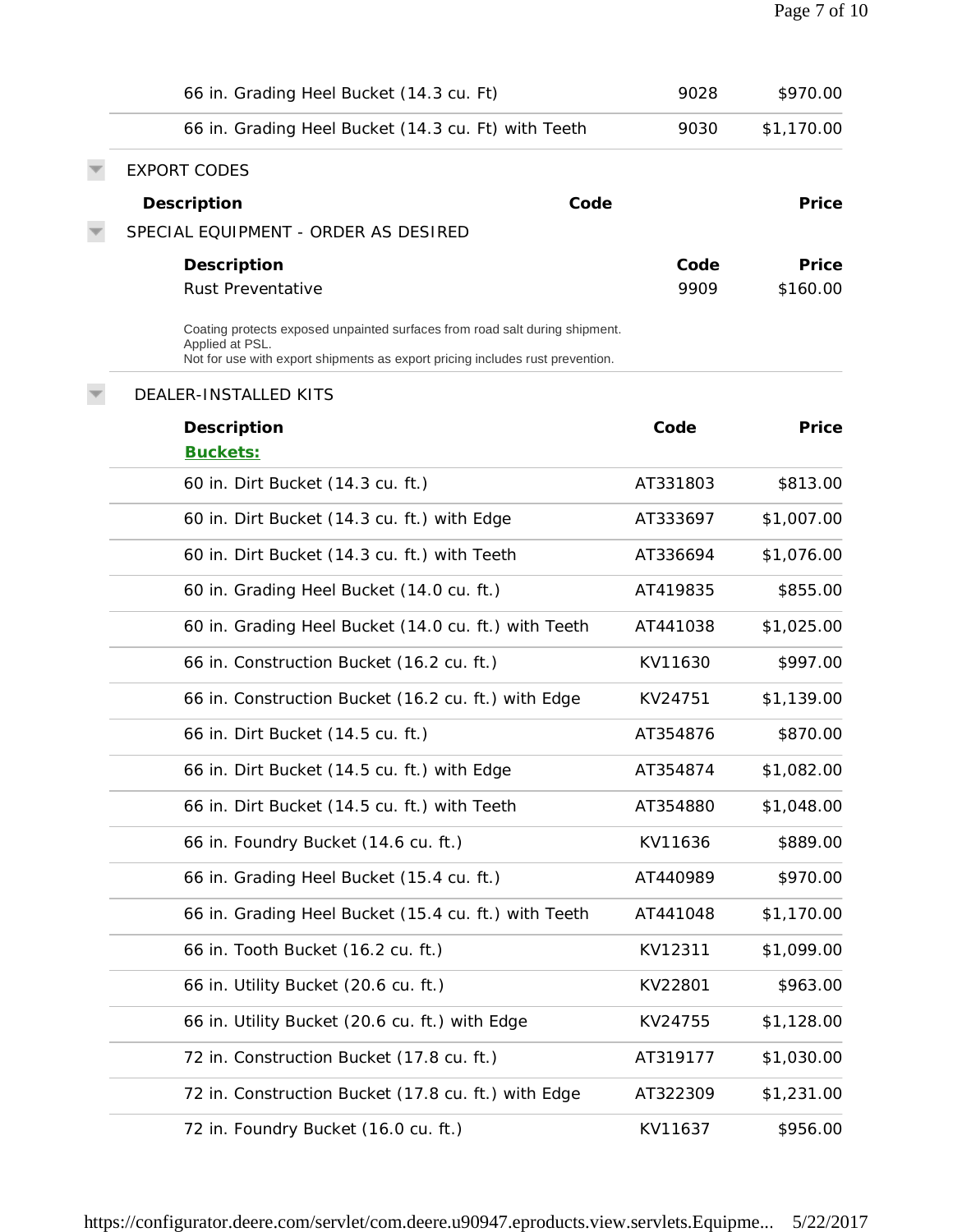| AT321177<br>\$1,231.00<br>KV21474<br>\$1,065.00 |
|-------------------------------------------------|
|                                                 |
|                                                 |
| KV24756<br>\$1,252.00                           |
| AT329506<br>\$1,096.00                          |
| \$1,319.00<br>AT329644                          |
| AT329580<br>\$1,322.00                          |
|                                                 |
| KV17819<br><b>View Price</b>                    |
|                                                 |
| <b>View Price</b>                               |
|                                                 |
|                                                 |
| KV21995<br>\$314.00                             |
|                                                 |
| AT417007<br>\$314.00                            |
| AT417008<br>\$476.00                            |
| \$883.00<br>AT451600                            |
| BYT10004<br>\$743.00                            |
|                                                 |
| BYT10006<br>\$743.00                            |
|                                                 |
| BYT10072<br>\$735.00                            |
|                                                 |
| \$112.00<br>AT464134                            |
| AT464135<br>\$112.00                            |
|                                                 |
|                                                 |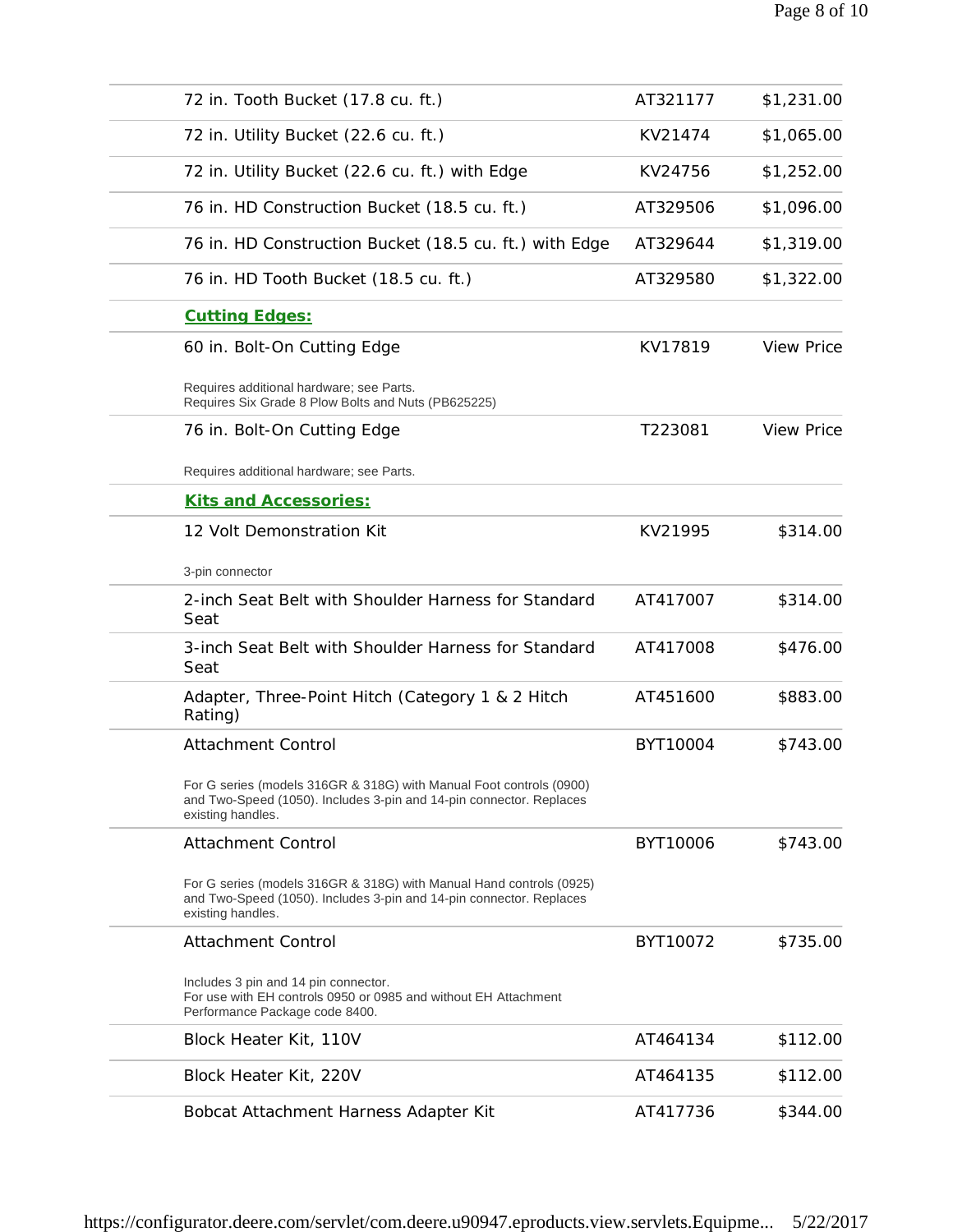|                   |          | Must have the 14 pin attachment connector already installed.                                                                                |
|-------------------|----------|---------------------------------------------------------------------------------------------------------------------------------------------|
| \$75.00           | BYT10168 | <b>Boom Mounted Mirrors</b>                                                                                                                 |
| \$343.00          | AT463917 | Connect Under Pressure Auxiliary Field Kit                                                                                                  |
|                   |          | Replaces existing Standard Auxiliary Coupler with Connect Under<br>Pressure block.                                                          |
| \$1,200.00        | AT459829 | Deluxe Light Package                                                                                                                        |
|                   |          | Includes 2 additional side lights and LED light bulbs for all exterior machine<br>lights.                                                   |
| \$593.00          | BYT10454 | EH Joystick Performance Package                                                                                                             |
|                   |          | Factory Code 8395 or kit AT459848 Keyless Start (Sealed Switch Module)<br>is required prior to installing EH performance package.           |
|                   |          | Enables the following features:<br>Switchable control patterns between ISO and H<br>Selectable propel aggressiveness<br><b>Creeper Mode</b> |
|                   |          | Boom and Bucket speed settings                                                                                                              |
| \$457.00          | AT440512 | Engine Air Pre-Cleaner Kit                                                                                                                  |
| \$36.00           | AT465500 | Fire Extinguisher Mounting Bracket Field Kit                                                                                                |
| \$20.00           | AT464541 | Fluid Sampling Field Kit                                                                                                                    |
| \$52.00           | AT463994 | Foot Throttle Removal Kit                                                                                                                   |
| \$127.00          | AT446202 | <b>Hazard Warning Lights</b>                                                                                                                |
| \$510.00          | BYT10069 | Radio Field Kit                                                                                                                             |
| \$274.00          | AT421580 | Rear Counterweight                                                                                                                          |
|                   |          | Includes 2-100 lb. weights and mounting hardware.                                                                                           |
| \$77.00           | KV26958  | SMV Sign                                                                                                                                    |
| \$710.00          | AT459848 | <b>SSM with Anti-Theft</b>                                                                                                                  |
| \$3,076.00        | AT446612 | Severe Duty Door                                                                                                                            |
|                   |          | Includes windshield wiper.<br>2- or 3-inch Seat Belt with Shoulder Harness required.                                                        |
| \$710.00          | AT440657 | Single Point Lift System                                                                                                                    |
| \$357.00          | AT459416 | Vinyl Cab Enclosure                                                                                                                         |
| \$216.00          | AT446201 | Warning Beacon                                                                                                                              |
|                   |          | Miscellaneous:                                                                                                                              |
| <b>View Price</b> | U16748   | 66 in. Bolt-On Cutting Edge                                                                                                                 |
|                   |          | Requires Seven Grade 8 Plow Bolts and Nuts (PB750225)                                                                                       |